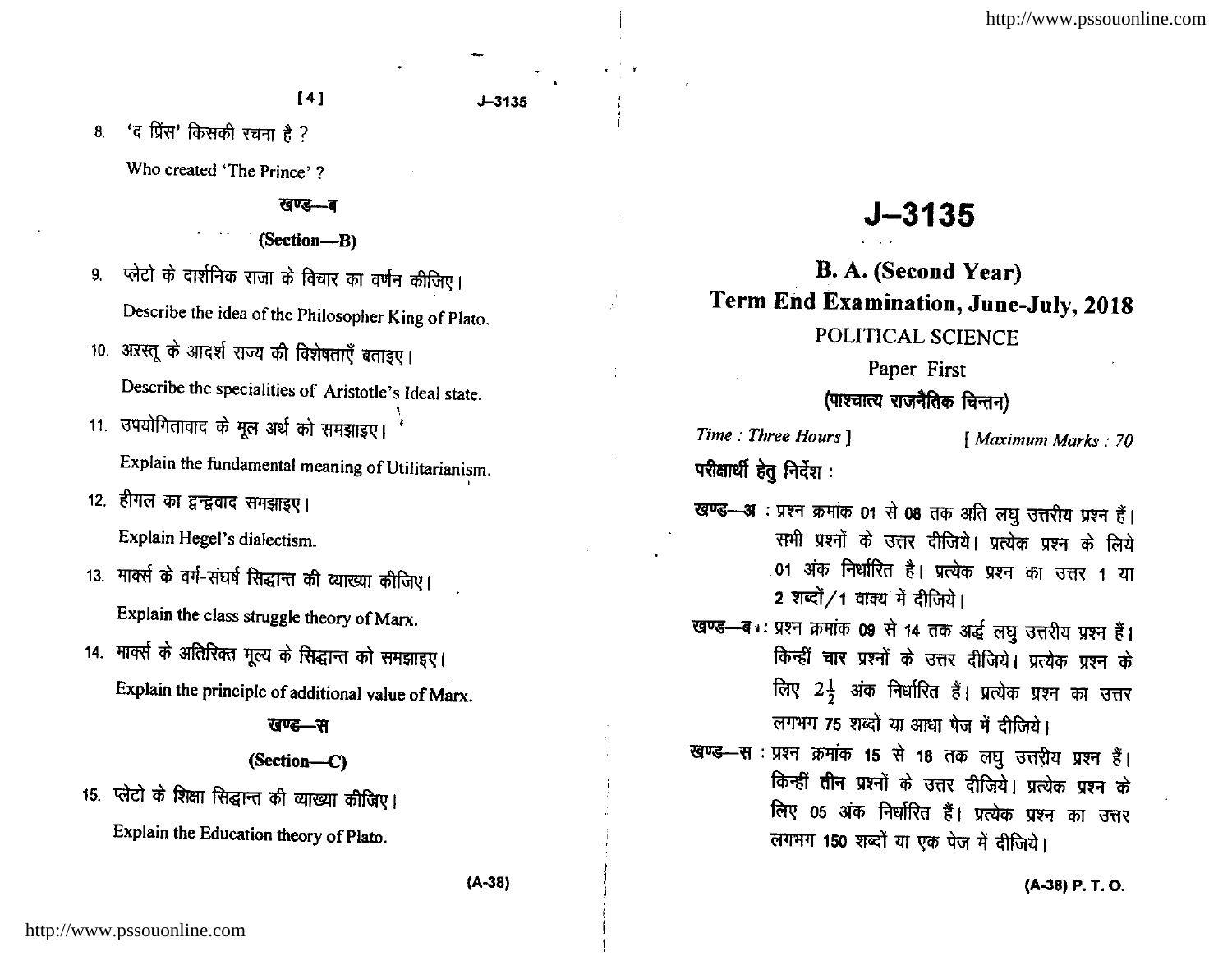$J - 3135$ 

- खण्ड-द: प्रश्न क्रमांक 19 से 22 तक अर्द्ध दीर्घ उत्तरीय प्रश्न हैं। किन्हीं दो प्रश्नों के उत्तर दीजिये। प्रत्येक प्रश्न के लिए 10 अंक निर्धारित हैं। प्रत्येक प्रश्न का उत्तर लगभग 300 शब्दों या दो पेज में दीजिये।
- खण्ड-इ: प्रश्न क्रमांक 23 एवं 24 दीर्घ उत्तरीय प्रश्न हैं। किसी एक प्रश्न का उत्तर दीजिये। प्रत्येक प्रश्न के लिए 17 अंक निर्धारित हैं। प्रत्येक प्रश्न का उत्तर लगभग 600-750 शब्दों या 04-05 पेज में दीजिये।

# **Instructions for Candidate:**

- Section-A: Question Nos. 01 to 08 are very short answer type questions. Attempt all questions. Each. question carries 01 mark. Answer each of these questions in 1 or 2 words/1 sentence.
- Section-B: Question Nos. 09 to 14 are half short answer type questions. Attempt any four questions. Each question carries  $2\frac{1}{2}$  marks. Answer each of these questions in about 75 words or half page.
- Section–C: Question Nos. 15 to 18 are short answer type questions. Attempt any three questions. Each question carries 05 marks. Answer each of these questions in about 150 words or one page.
- Section-D: Question Nos. 19 to 22 are half long answer type questions. Attempt any two questions. Each question carries 10 marks. Answer each of these questions in about 300 words or two pages.

#### $J - 3135$

 $\mathbf{r} = \mathbf{r}$ 

Section-E: Question Nos. 23 and 24 are long answer type questions. Attempt any one question. Each question carries 17 marks. Answer each of these questions in about 600-750 words or

 $[3]$ 

खण्ड—अ

(Section-A)

1. रिपब्लिक की रचना किसने की है ? Who created the Republic?

 $04 - 05$  pages.

2. 'लेवियाथन' किसकी रचना है ?

"Leviathan" is composed of whom?

- उपयोगितावाद का क्या अर्थ है ?  $\overline{3}$ 
	- What does utilitarianism mean?
- 4. 'फिलोसॉफी ऑफ हिस्ट्री' की रचना किसने की है ? Who created the 'Philosophy of History'?
- 'राज्य का आधार शक्ति नहीं वरन इच्छा है।' किसका कथन  $5.$  $\frac{4}{5}$  ?

'State's Base is not power but the desire.' Is whose statement?

- मार्क्स के अनुसार समाज में कौन-रो दो वर्ग संघर्षरत हैं ?  $6<sub>1</sub>$ According to Marx what two types of class struggle in society?
- अरस्तू के अनुसार क्रान्ति का क्या अर्थ है ?  $7<sup>1</sup>$

According to Aristotle what does the meaning of revolution?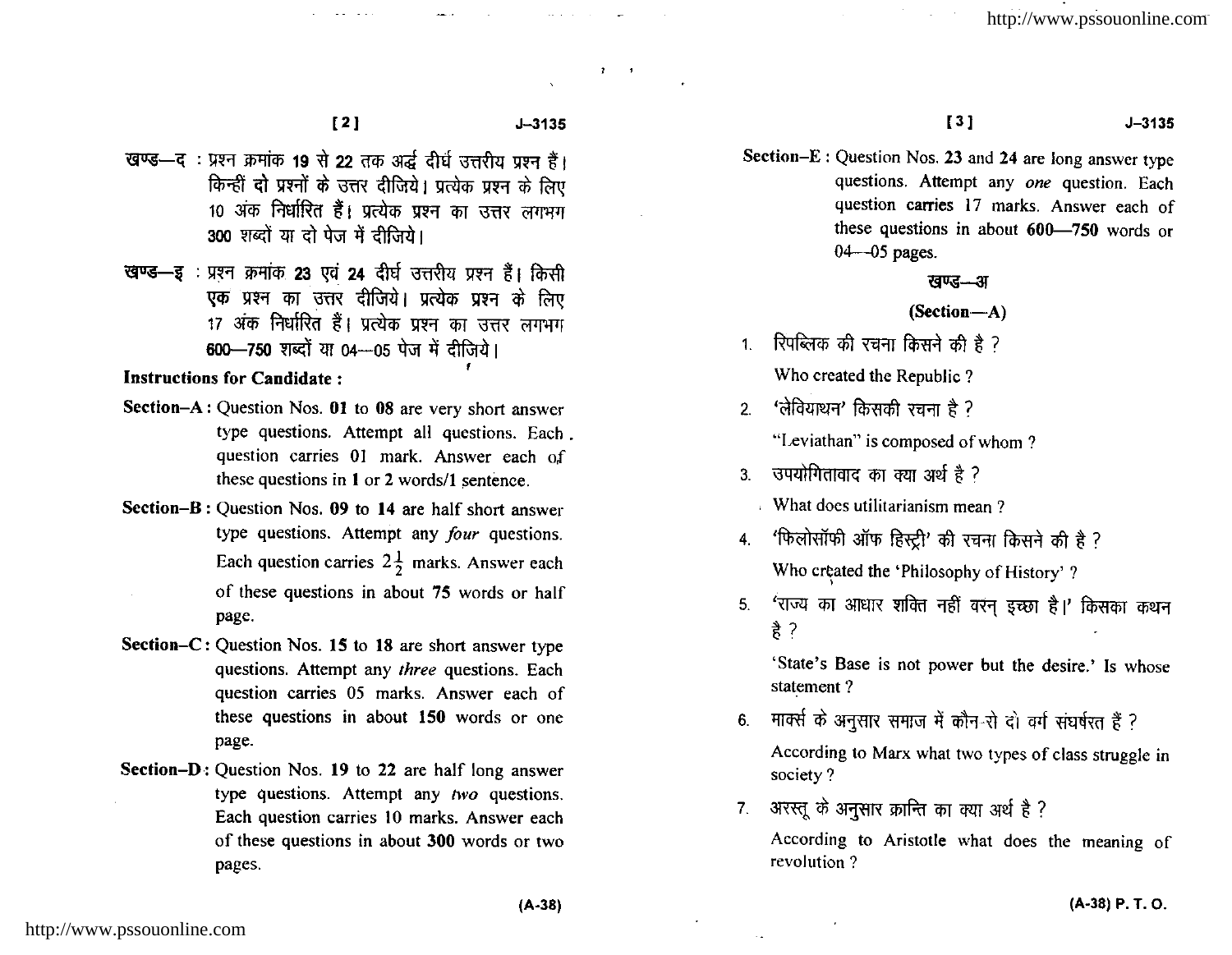# $[5]$

 $J - 3135$ 

- 16. बेन्थम का सुखवाद का सिद्धान्त क्या है ? What is the principle of Bentham's hedonism?
- 17. हीगल के राज्य सिद्धान्त की व्याख्या कीजिए। Describe the state theory of Hegel.

 $\mathbf{r}$ 

 $\overline{1}$ 

18. मार्क्स की द्वन्द्वात्मक भौतिकवाद की अवधारणा को स्पष्ट कीजिए।

Explain the concept of dialectical Materialism of Marx

# ं खण्ड—ट

#### (Section-D)

- 19. अरस्तू के दासता सम्बन्धी विचारों की व्याख्या कीजिए। Explain the Aristotle's slavery thought.
- 20. जे. एस. मिल ने उपयोगितावाद में क्या संशोधन किए ? समझाइए।

What amendments did J. S. Mill make in Utilitarianism ? Explain.

- 21. ग्रीन के सम्प्रभुता संबंधी विचारों का वर्णन कीजिए। Describe the idea of Green's sovereignty.
- 22. मार्क्स के राज्य विषयक सिद्धान्त की आलोचनात्मक व्याख्या कीजिए।

Critically describe the State Subject theory of Marx.

(A-38) P.T.O.